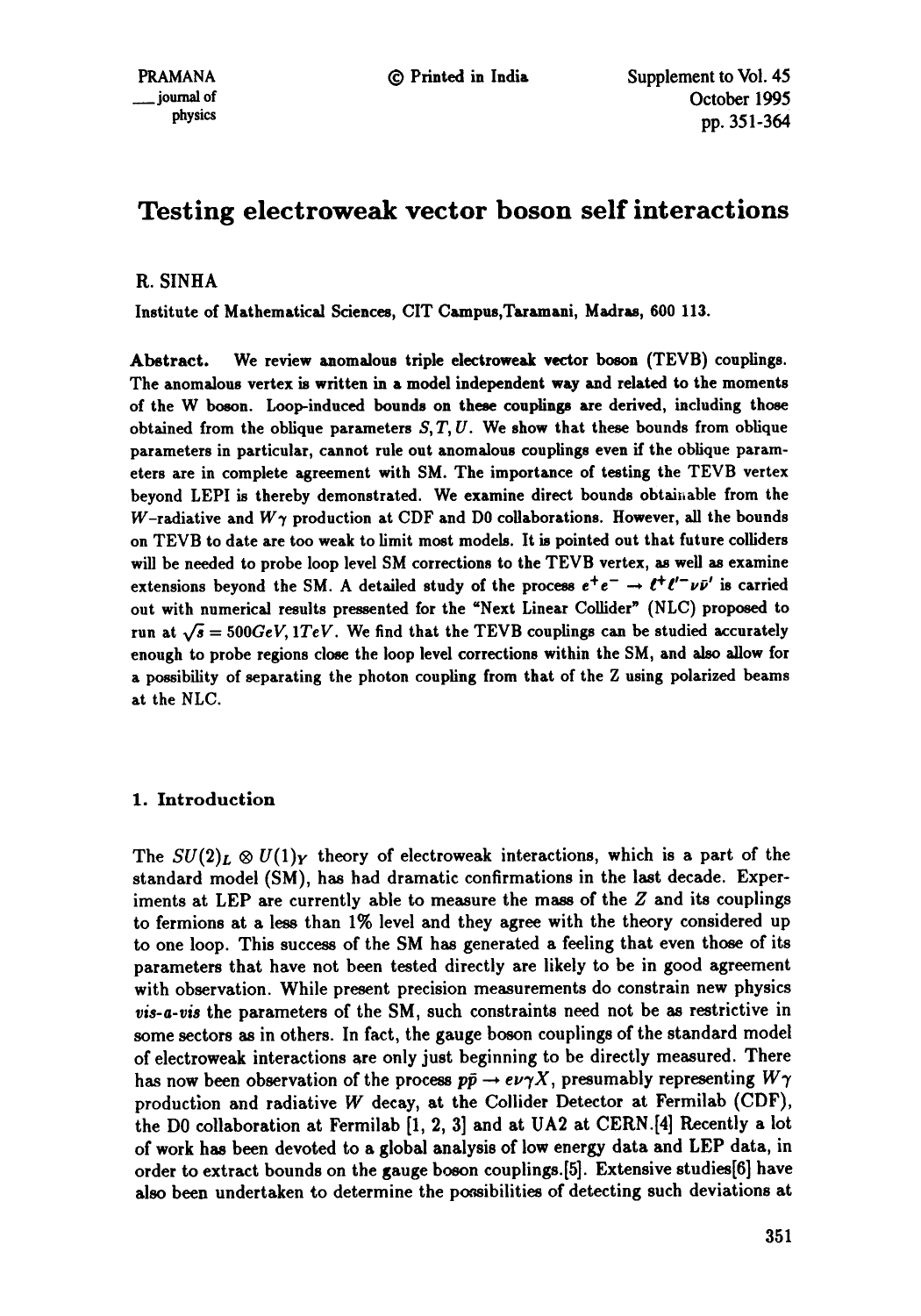future colliders.

#### 2. The general triple electroweak vector boson vertex

The vector boson self interactions are uniquely fixed by the gauge structure of the SM. However, new physics as well as higher order corrections will modify these self interactions. The couplings of W bosons to the photon and Z can he described by an effective Lagrangian, the most general form of which may be written down with the minimum requirements- that of Lorentz invariance, global  $SU(2)$  and local  $U(1)$  symmetry [7, 8] as:

$$
\mathcal{L}_{\epsilon f}^{V} = - g_{V} \left[ i g_{1}^{V} \left( W_{\alpha \beta}^{\dagger} W^{\alpha} - W^{\dagger \alpha} W_{\alpha \beta} \right) V^{\beta} + i \kappa_{V} W_{\alpha}^{\dagger} W_{\beta} V^{\alpha \beta} \right. \right.\left. + i \frac{\lambda_{V}}{M_{W}^{2}} W_{\alpha \beta}^{\dagger} W^{\beta}{}_{\sigma} V^{\sigma \alpha} + i \tilde{\kappa}_{V} W_{\alpha}^{\dagger} W_{\beta} \tilde{V}^{\alpha \beta} + i \frac{\tilde{\lambda}_{V}}{M_{W}^{2}} W_{\alpha \beta}^{\dagger} W^{\beta}{}_{\sigma} \tilde{V}^{\sigma \alpha} \right. \left( 1 \right)\left. + g_{4}^{V} W_{\alpha}^{\dagger} W_{\beta} (\partial^{\alpha} V^{\beta} + \partial^{\beta} V^{\alpha}) + g_{5}^{V} \epsilon^{\alpha \beta \mu \nu} W_{\alpha}^{\dagger} \tilde{\partial}_{\mu} W_{\beta} V_{\nu} \right]
$$

In the above equation  $V$  represents the neutral gauge bosons either the photon or the Z,  $V_{\alpha\beta} = \partial_{\alpha}V_{\beta} - \partial_{\beta}V_{\alpha}$ ,  $W_{\alpha\beta} = \partial_{\alpha}W_{\beta} - \partial_{\beta}W_{\alpha}$  and  $g_V$  is the *WWV* coupling strength in the SM with  $g_{\gamma} = e$  and  $g_Z = ec/s$ , where  $c^2 \equiv 1 - s^2 \equiv$  $M_W^2/M_Z^2$ . The above Lagrangian consists of five dimension 4 terms and 2 dimension 6 terms and has the corresponding seven parameters or couplings characterizing the couplings of the W to each of neutral gauge bosons. These seven operators exhaust all possible Lorentz structures if it is assumed that  $\partial_{\mu}W^{\mu} = 0$ and  $\partial_\mu V^\mu = 0$ . These conditions are automatic if the bosons are coupled to light fermions. Higher dimension operators can be added by the replacement  $V_{\mu} \rightarrow \Box^{n} V_{\mu}$ . However, contributions from these operators provides only the momentum dependence to the couplings. The SM values for these couplings are  $g_1^Z = \kappa_\gamma = \kappa_Z = 1$ , and  $\lambda_\gamma, \lambda_Z, \tilde{\kappa}_\gamma, \tilde{\kappa}_Z, \lambda_\gamma, \lambda_Z, g_4^\gamma, g_4^Z, g_5^\gamma, g_5^Z$  are all zero. Electromagnetic gauge invariance fixes  $g_1^T$  to be unity and  $g_4^T$  and  $g_5^T$  to be zero. The other couplings  $g_1^Z, g_4^Z, g_5^Z, \kappa_\gamma, \kappa_Z, \lambda_\gamma, \lambda_Z, \tilde{\kappa}_\gamma, \tilde{\kappa}_Z, \tilde{\lambda}_\gamma, \tilde{\lambda}_Z$  have to be determined experimentally. Considering that a large number of parameters have to be determined experimentally some assumptions have often been made to reduce this set by making some assumptions. The couplings  $g_4^Z$  and  $g_5^Z$  violate custodial SU(2) and hence can be assumed to be small or zero. The number of extra parameters is further reduced by taking  $g_1^Z$ , the weak neutral charge of the W, equal to unity.

The parameters  $\kappa_{\gamma,Z}$  and  $\lambda_{\gamma,Z}$  are unique as they can be related to the multipole moments of the W - which can be defined with respect to both neutral bosons  $\gamma/Z$ as follows

$$
\mu_W = \frac{e}{2M_W}(1 + \kappa + \lambda)
$$
  
\n
$$
Q_W = -\frac{e}{M_W^2}(\kappa - \lambda)
$$
  
\n
$$
d_W = \frac{e}{2M_W}(\tilde{\kappa} + \tilde{\lambda})
$$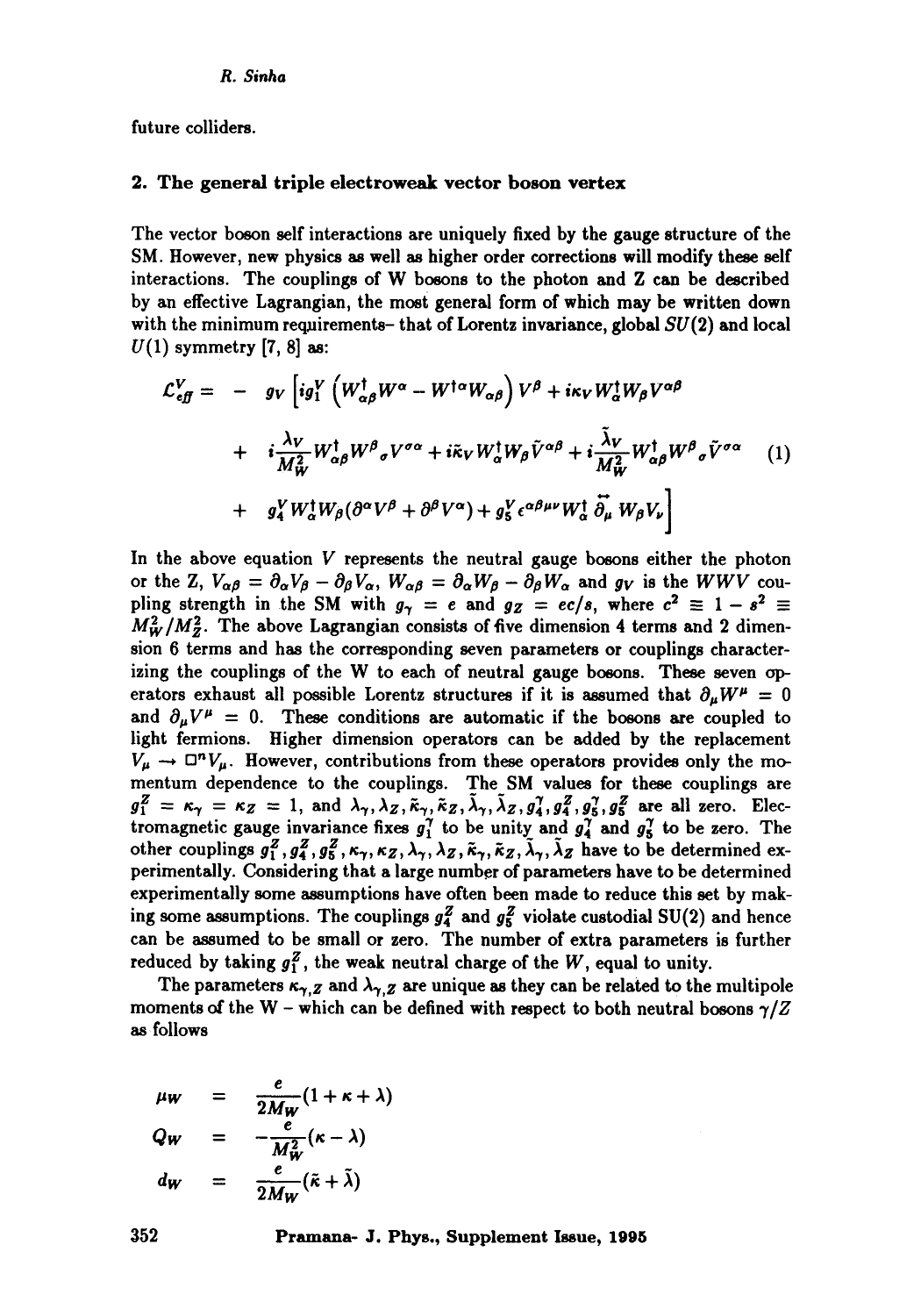*Testing electrowealr vector boson sel] interactions* 

$$
\tilde{Q_W} = - \frac{e}{M_W^2} (\tilde{\kappa} + \tilde{\lambda}) \tag{2}
$$

where  $\mu_W$  is the magnetic dipole,  $Q_W$  is the electric quadrupole moment,  $d_W$  is the electric dipole and  $Q_W$  is the magnetic quadrupole of the W boson. Tree level unitarity will restrict the *WWV* couplings to their SM values at asymptotically high energies. Any deviation from the standard model is thus described by a form factor and depends on a scale for new physics 'A'. It is customarily assumed that these form factors are constant for  $\sqrt{s} \ll \Lambda$  and start decreasing when  $\Lambda$  is reached or surpassed, in analogy with the nucleon form factors. These form factors will therefore act as regulators for loop corrections.

# **3. Anomalous couplings in various models**

If the W bosons are composite objects, then deviation of the triple gauge boson coupling parameters from their standard model values could be very large indeed; as an example,  $\kappa$  has been calculated to be greater than three in one model[9]. However, within the standard model, upper bounds on the one loop corrections to the tree level values of  $\kappa_{\gamma}$  and  $\lambda_{\gamma}$  are expected to be [10]  $\Delta \kappa_{\gamma} = 1.7 \times 10^{-2}$  and  $\Delta\lambda_{\gamma} = 0.25 \times 10^{-2}$  for a top quark of about 170GeV. In extensions of the standard model such as those containing extra Higgs doublets, extra heavy fermions [11], the deviations from the tree level standard model values tend to be of about the same order of magnitude as these one loop corrections. For the minimal supersymmetric SM, due to cancellations, the values expected are slightly below the SM ones. Typically, in most renormalizable models,  $\kappa_{\gamma,Z}$  are expected to vary by only less than 5% of the SM value. Variations in  $\lambda_{\gamma,Z}$  are generally (although not always) further suppressed by an order of magnitude. Hence, variations of, or limits on  $\kappa_{\gamma,Z}$  alone are considered usually in literature.

#### 4. Loop-induced constraints on anomalous couplings

Much work has gone into constraining the anomalous couplings in eqn $(1)$ , in particular by loop induced processes at low energies. However, questions have been raised on the validity of these bounds. In particular the validity of the Lagrangian itself has been questioned. The Lagrangian is not explicitly gauge invariant, and hence it has been claimed[12] that it is not an valid extension of the SM. However, Burgess and London  $[13]$  have argued by an explicit proof that - any Lagrangian that contains W's and Z's which satisfies Lorentz invariance and  $U(I)_{em}$  gauge invariance is automatically  $SU_L(2) \times U_Y(1)$  gauge invariant-the gauge invariance being realized nonlinearly. Burgess and London, however, agree that most bounds on these couplings are over estimated. The real culprit they point out is not gauge invariance but the improper use of cutoff in estimating the size of the loop diagrams. They point out that the cutoff dependence in low energy theory does not, in general, give an accurate indication of the true dependence on the heavy physics, although it can do so for a logarithmic divergence. The constraints on the anomalous couplings are therefore considerably weakened. Some of the valid bounds -depending at most on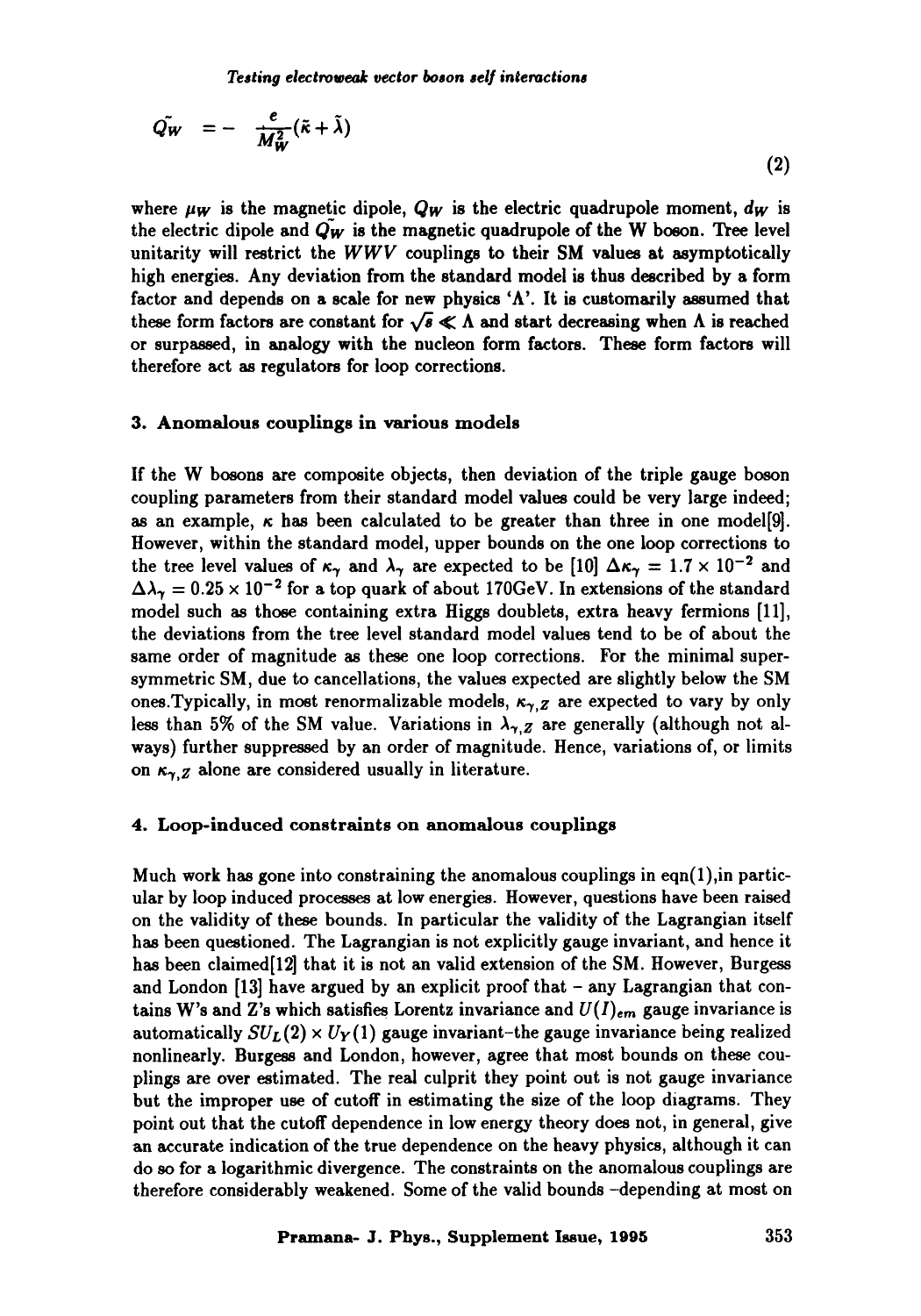the log of the cutoff scale  $\Lambda$  – are considered here. Bounds from tree level unitarity are based on the assumption of a dipole form factor and provide the limits[14]

$$
|\kappa-1|\leq 7.4\frac{\text{TeV}^2}{\Lambda^2},|\tilde\kappa|\leq 35\frac{\text{TeV}^2}{\Lambda^2}\text{ and }|\lambda,\tilde\lambda|\leq 4.0\frac{\text{TeV}^2}{\Lambda^2}.
$$

Understandably these limits are too weak to bound any model. The muon magnetic moment is used set the bound [15]

$$
\left|(\kappa_{\gamma}-1)\ln\frac{\Lambda^2}{M_W^2}+\lambda_{\gamma}/3\right|<3.7
$$

However, it has been argued [16] that contributions from direct terms such as  $\overline{\mu}\sigma_{\mu\nu}\mu F^{\mu\nu}$  which are needed to cancel divergences weaken these limits. Analogously the neutron dipole moment is also used to limit the CP violating couplings giving[17]

$$
\left| \left( \tilde{\kappa}_{\gamma} \right) \ln \frac{\Lambda^2}{M_W^2} + \tilde{\lambda}_{\gamma} / 3 \right| < 10^{-3}
$$

#### **5. Bounds from oblique parameters on anomalous couplings**

New physics beyond the SM can be usefully constrained in terms of the "oblique" electroweak correction [18, 19] parameters  $\tilde{S}$ ,  $\tilde{T}$ , and  $\tilde{U}$  [21] ( or  $\Delta \epsilon_1$ ,  $\Delta \epsilon_2$ , or  $\Delta \epsilon_3$ ). These are linearly related to  $\widetilde{\Pi}_{WW}(q^2)$ ,  $\widetilde{\Pi}_{ab}(q^2)$  (where  $a, b = \gamma, Z$ ), which are the contributions from new physics to the electroweak vector boson self-energies as follows:

$$
\alpha M_W^2 T = [\Pi_W w(0) - s^2 \Pi_{ZZ}(0)],
$$
  
\n
$$
\alpha M_Z^2 S = 4cs \left[ cs \left\{ \delta \Pi_{ZZ}(M_Z^2) - \Pi_{\gamma \gamma}(M_Z^2) \right\} + (s^2 - c^2) \Pi_{\gamma Z}(M_Z^2) \right]
$$
  
\n
$$
\alpha M_W^2 U = 4s^2 \left[ \delta \Pi_W w (M_W^2) - s^2 \left\{ s^2 \Pi_{\gamma \gamma}(M_Z^2) + c^2 \delta \Pi_{ZZ}(M_Z^2) \right\} + 2cs \Pi_{\gamma Z}(M_Z^2) \right\}
$$
\n(3)  
\n(3)  
\n(3)

where  $\delta\Pi(q^2) \equiv \Pi(q^2) - \Pi(0)$ . In order to constrain the *WWV* couplings, we relate them to these oblique parameters and use the known constraints on the latter. The approach presented here is from Choudhury, Roy and Sinha([22]). Analysis of the type discussed here have also been done by Hagiwara et al. ([23]) and Burgess *et al.* ([24]), with similar conclusions. Hagiwara *et al.* deal with a linearly realized Lagrangian whereas we and Burgess et al. deal with a nonlinearly realised Lagrangian. The major difference between our analysis and that of Burgess *et al.* is that they include vertex corrections ignored by us and include more than the three oblique parameters. However, Burgess *et al.* ignore  $\kappa^2$ ,  $\lambda^2$  and  $\kappa\lambda$  terms which have been included by us.

If the anomalous vector boson couplings constitute the sole source of new physics,  $\widetilde{T}$  and  $\widetilde{U}$  will measure the weak isospin breaking induced by them, while  $\widetilde{S}$ arises from their  $SU(2)_L \otimes U(1)_Y$  breaking aspect through the involvement of the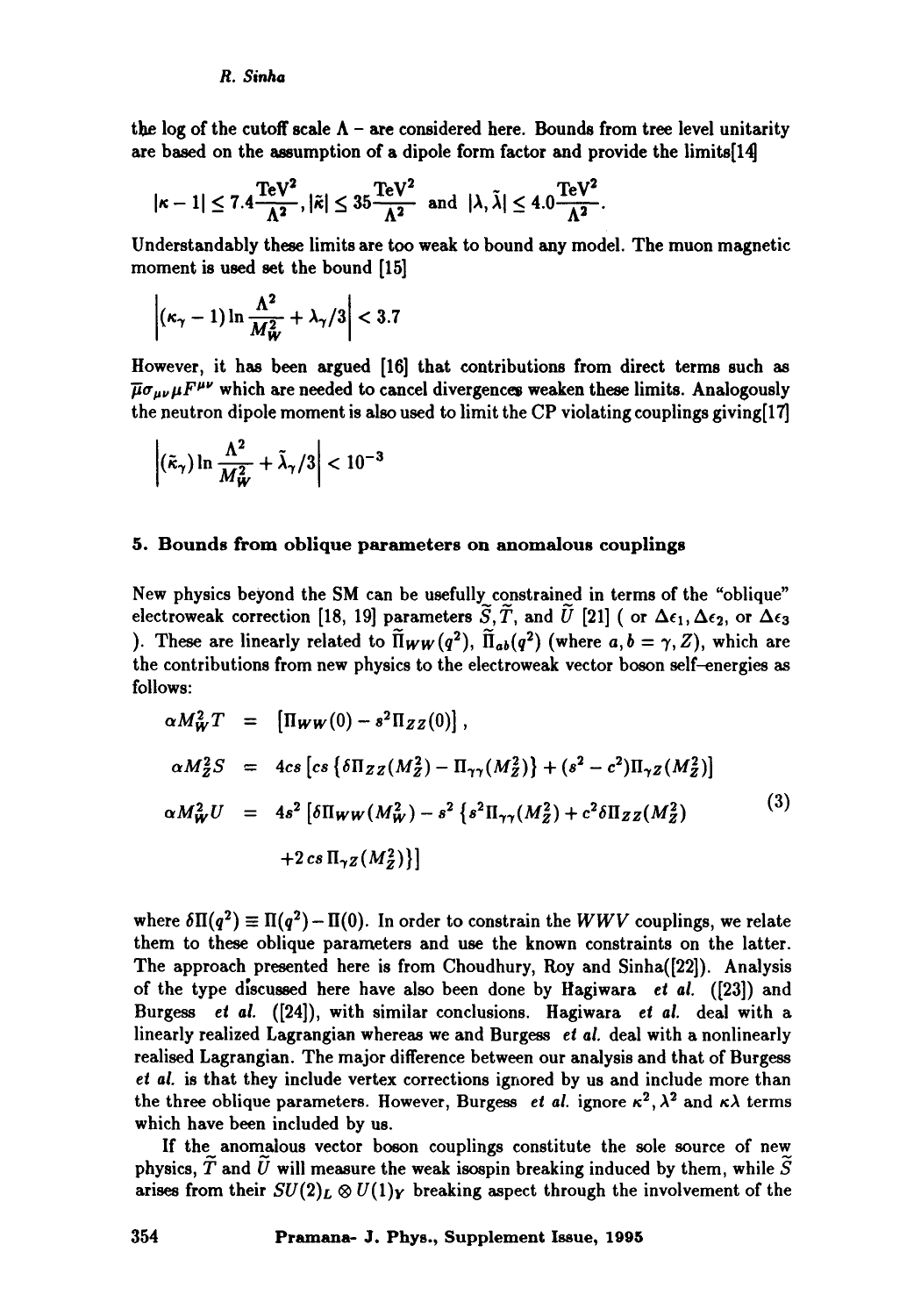longitudnal vector boson modes. One can work out the divergent contributions to the  $\tilde{\textbf{H}}$ -functions from the nonstandard *WWV* vertex by using (1) and dimensional regularization. Defining  $\widehat{H}(q^2)$  to be the coefficient of the usual  $(2/\epsilon - \gamma_E)[13]$  term in  $\tilde{\Pi}(q^2)$ , we compute

$$
\hat{\Pi}_{ab}(q^2) = -\frac{g_a g_b q^2}{192\pi^2} \quad \left[ (\eta_a + \eta_b) (36 - 4r - r^2) + \eta_a \eta_b r (2 - r) + (3\lambda_a + 3\lambda_b + \eta_a \lambda_b + \eta_b \lambda_a) (24 - 4r) + \lambda_a \lambda_b (36 + 8r - 2r^2) \right],
$$
\n(4)

where  $r \equiv q^2/M_W^2$  and  $\eta_{a,b} \equiv 1 - \kappa_{a,b}$ . For compactness, we introduce the notation:

$$
C_1 \equiv 36c^2 - 4 - c^{-2}
$$
,  $C_2 \equiv 24c^2 - 4$ ,  
\n $C_3 \equiv 2 - c^{-2}$ ,  $C_4 \equiv 36c^2 + 8 - 2c^{-2}$ 

With  $\widehat{T},~\widehat{S}$  and  $\widehat{U}$  defined analogously in terms of the  $\widehat{\Pi}$ 's and denoting  $\langle F \rangle \equiv$  $s^2F_\gamma+c^2F_Z$  for any F, we have

$$
\widehat{S}=-\frac{1}{12\pi}\left[(\eta_{Z}-\eta_{\gamma})\left\{C_{1}+\langle\eta\right\rangle C_{3}+\langle\lambda\right\}C_{2}\right]+\left(\lambda_{Z}-\lambda_{\gamma}\right)\left\{C_{2}(3+\langle\eta\rangle)+\langle\lambda\right\}C_{4}\right]\left[(5)\right]
$$

Since  $\widehat{\mathbf{\Pi}}_{ab}(0) = 0$ , only  $\widehat{\mathbf{\Pi}}_{WW}$  contributes to  $\widehat{T}$  and we can write

$$
\widehat{\Pi}_{WW}(q^2) = \alpha M_W^2 \left[ \widehat{T} - \frac{r}{48\pi s^2} \mathcal{R}(r) \right], \tag{6}
$$

$$
\widehat{T} = -\frac{3}{16\pi} \left[ \left\{ 4 + \eta_{\gamma} \right\} \eta_{\gamma} + \frac{\eta z}{c^2 s^2} \left\{ 2 \left( 2c^4 + 2c^2 - 1 \right) + \left( c^4 + c^2 - 1 \right) \eta_z \right\} \right], \qquad (7)
$$

$$
\mathcal{R}(r) \equiv (4-2r)\{5(\eta)+(\eta^2)\}+28\eta z+5\eta_z^2+8(3-r)\{3(\lambda)+(\lambda\eta)\} +24\lambda z\{3+\eta z\}+2(6+2r-r^2)\langle\lambda^2\rangle+4(3+3c^{-2}+r)\lambda_z^2. \tag{8}
$$

Consequently,

$$
\widehat{U} = -\frac{1}{12\pi} \mathcal{R}(1) + \frac{1}{12\pi c^2} \left[ 2\mathcal{C}_1 \langle \eta \rangle + \mathcal{C}_3 \langle \eta \rangle^2 + 2\mathcal{C}_2 \langle \lambda \rangle \left( 3 + \langle \eta \rangle \right) + \mathcal{C}_4 \langle \lambda \rangle^2 \right] \ . \tag{9}
$$

Since  $\hat{T}$  depends only on  $\hat{\Pi}_{WW}(0)$  and  $\hat{\Pi}_{ZZ}(0)$  and not on their  $q^2$  variations it is unaffected by dimension 6 operators and hence is independent of  $\lambda_{\gamma}$  and  $\lambda_{Z}$ . Also, terms in  $\widehat{S}$  are proportional to either  $\eta_Z - \eta_\gamma$  or  $\lambda_Z - \lambda_\gamma$  as they should, since  $\widehat{S}$ originates from the mixing between weak hypercharge  $(Y)$  and the third component of weak isospin - the *WWY* vertex being linear in these differences.

It should be noted that, unlike in the SM and its straightforward extensions, the oblique parameters are not finite quantities here. This is a consequence of the presence of nonrenormalizable terms in the Lagrangian of (1). In a cut-off dependent regularization scheme, this fact would manifest itself through a nontrivial functional dependence on the cut-off scale [23]. As a matching condition between two effective theories [25], we identify  $\mu = \Lambda$ , the scale at which new physics becomes manifest (assumed to be  $\sim$  1TeV). Using the MS scheme of renormalization, we are lead to

$$
\widetilde{S}(\Lambda^2) = \widetilde{S}(M_Z^2) + \widehat{S} \ln \frac{\Lambda^2}{M_Z^2}
$$
\n(10)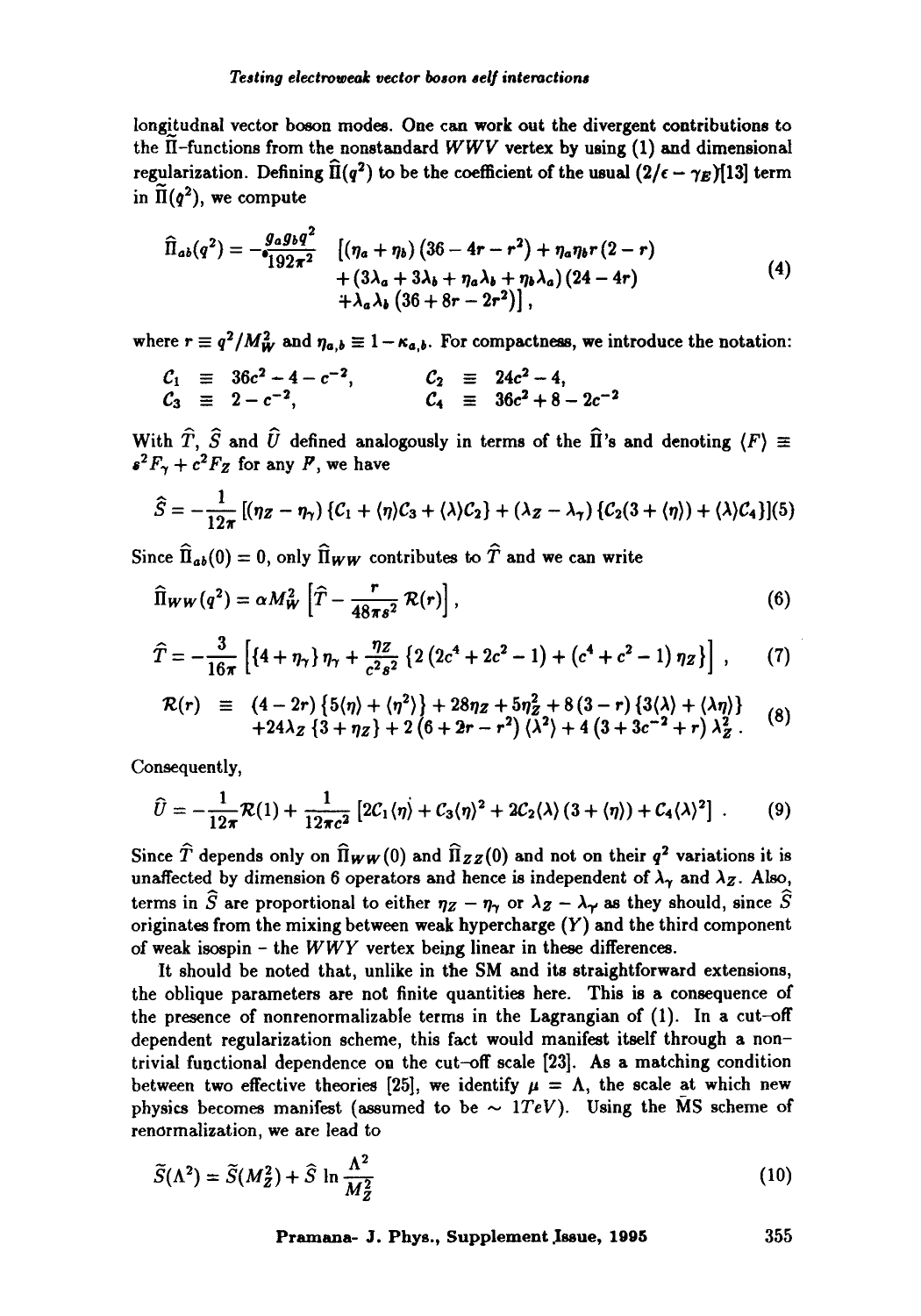and similar equations for  $\tilde{T}$  and  $\tilde{U}$ . Observed bounds on  $\tilde{S}, \tilde{T}$  and  $\tilde{U}$  can now be translated into  $\widehat{S}$ ,  $\widehat{T}$  and  $\widehat{U}$ .

We use [26]  $\tilde{S} = -0.31 \pm 0.49$ ,  $\tilde{T} = -0.12 \pm 0.34$  and  $\tilde{U} = -0.11 \pm 0.92$ , though our results are insensitive to the central values. As pointed out,  $\tilde{T}$  depends only on  $\eta_{\gamma}$  and  $\eta_{Z}$ , being expressed as a sum of quadratic functions of theirs. Thus the measurement of  $\widetilde{T}$  alone constrains these parameters to lie on an elliptic band in the  $\eta_{\gamma}$  -  $\eta_{Z}$  plane, the width of the band being given by the errors on  $M_{W}/M_{Z}$  and  $\widetilde{T}$ .  $\widetilde{S}$  and  $\widetilde{U}$  then reduce the allowed region into smaller part of the elliptic band. Since  $\widetilde{S}$  is proportional to the differences of  $\gamma$ - and Z-couplings, constraints on it generally (though not always) tend to make those converge. Rather unexpectedly,  $\tilde{U}$  plays a significant role in constraining these anomalous couplings. In conjunction with  $\tilde{S}$  and  $\tilde{T}$ , it serves to exclude a large part of the parameter space.

We obtain the (95% C.L.) bounds  $-6.1\textless n_r\textless 4.1, -6.0\textless \lambda_r\textless 4.5, -2.0\textless n_z\textless 0.3$ and  $-4.5 \lesssim \lambda_Z \lesssim 1.9$ , earlier *UA2* analysis [4] had yielded  $-8.4 \lesssim \eta_r \lesssim 12.1$  (for arbitrary  $\lambda_{\gamma}$ ) and  $-8.5 \lesssim \lambda_{\gamma} \lesssim 6.5$  (for arbitrary  $\eta_{\gamma}$ ). The allowed regions represent solutions to polynomial equations, which are curves that thicken into bands on account of experimental error bars on the coefficients. As the errors shrink to zero, the allowed parameter space collapses into the curves still permitting wide ranges of values for the anomalous couplings. This observation holds even for the SM point *viz.*  $\widetilde{S} = \widetilde{T} = \widetilde{U} = 0$ , being a consequence of cancellations between various contributions to the  $\Pi$ -functions.

The bounds that we have obtained above are still large as compared to the ratio  $v^2/\Lambda^2$ , where v is the electroweak VEV [ $v = 2M_W/(e s)$ ]. Arguments based on Naive Dimensional Analysis [27] suggest, for instance, that  $\kappa_V - 1 \gtrsim v^2/\Lambda^2$ . However, any approximate equality  $\kappa_V - 1 \sim v^2/\Lambda^2$  is only a matter of conjecture. This makes phenomenological investigations of these bounds, as performed here, rather important.

## 6. Direct bounds on anomalous couplings

The bounds mentioned above are to some extent model dependent, in the sense that they are obtained by loop level processes, where 'other new physics' can also contribute. However, there has now been the observation of  $p\bar{p} \rightarrow e\nu\gamma X$ , presumably representing  $W\gamma$  production and radiative W decay, at the Collider Detector Facility (CDF) [1] at the Tevatron ( $\sqrt{s}$  = 1.8 TeV) at Fermilab and at UA2  $(\sqrt{s} = 630 \text{ GeV})$  at CERN [4]. Such measurement allows for the possibility of directly testing the gauge boson couplings by tree level processes. The best way to detect possible nonstandard gauge boson couplings is to make use of the radiation amplitude zero[28] which occurs in the angular distribution of  $d\bar{u} \rightarrow W\gamma$  as well as in  $W \to d\bar{u}\gamma$ . The presence of the zero will be explicitly borne out in equations (12) and (14) below by the factors Z contained therein. The dip which persists in  $p\bar{p} \rightarrow W\gamma X$ , is very sensitive to deviations from the standard model gauge boson couplings.

Preliminary results from CDF[1] quote a limited number of events (6 events corresponding to an integrated luminosity ( $\mathcal{L}$ ) of 4.3pb<sup>-1</sup>) [29] UA2 has also reported their final results and quote 10 events with an integrated luminosity of  $13pb^{-1}$ .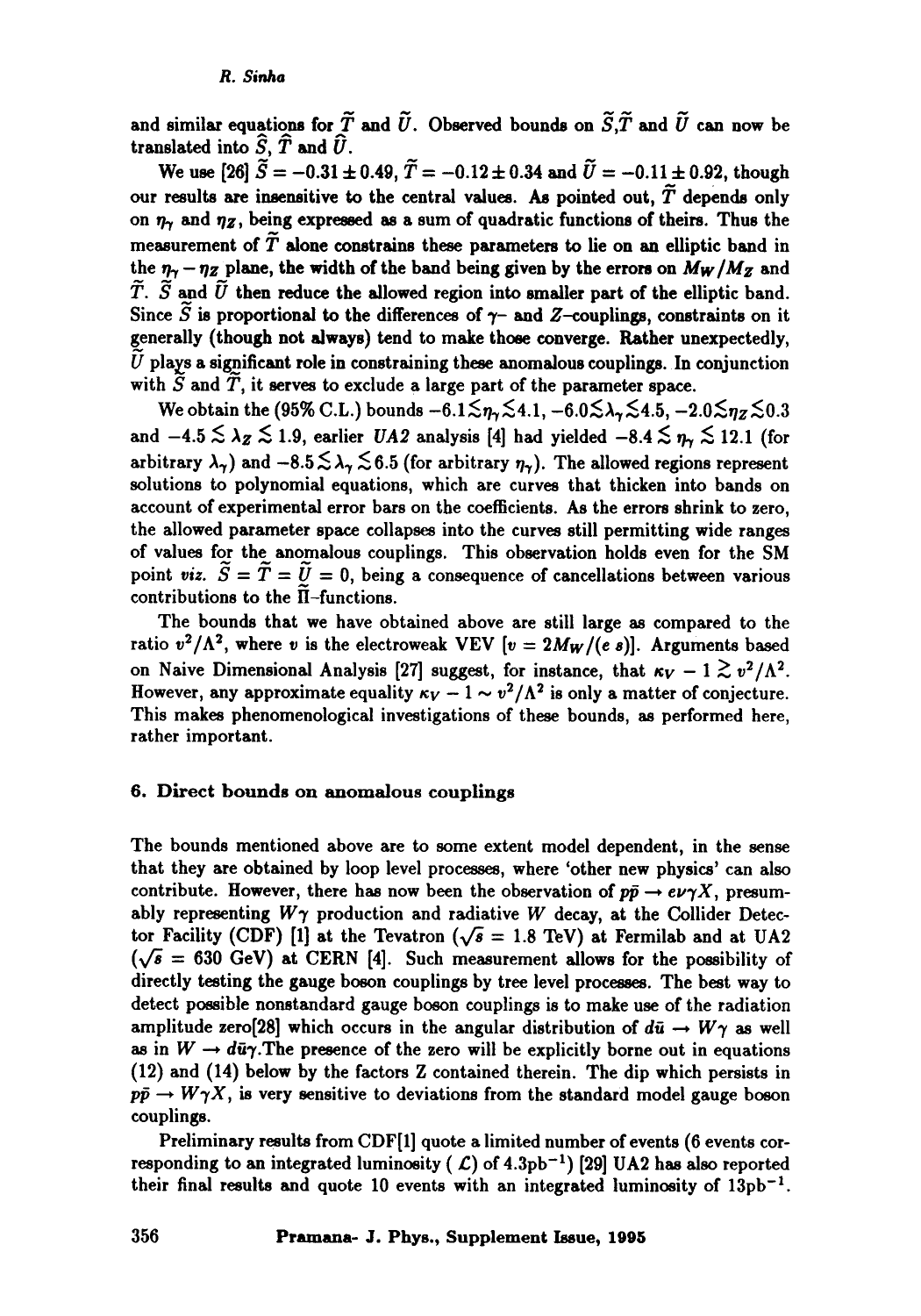With such few events no angular distribution can not be obtained. One can nevertheless obtain the first direct bounds[30] on  $\kappa$ , from the total number of  $W\gamma$  events, as well as the number of radiative W decays,  $W^+ \to e^+ \nu \gamma$  and  $W^- \to e^- \bar{\nu} \gamma$ .

The formula for the cross section of  $W\gamma$  production is given by

$$
\sigma(P\bar{P} \rightarrow W^{-}\gamma X) = \frac{1}{3} \sum_{i=d,s} \int \int dx_A dx_B [P_i^P(x_A) P_{\bar{u}}^P(x_B)
$$

$$
\hat{\sigma}(q_i \bar{q_u} \rightarrow W^{-}\gamma) + P_{\bar{u}}^P(x_A) P_i^P(x_B) \hat{\sigma}(q_i \bar{q_u} \rightarrow W^{-}\gamma)_{\bar{u} \rightarrow \bar{t}}]
$$
(11)

where,

$$
\hat{\sigma}(q_i(k_1)\bar{q_j}(k_2) \to W^-(P)\gamma(k)) = \frac{4\pi\alpha}{\hat{s}} \frac{M_W^2 G_F}{\sqrt{2}} V_{ij}^2 \int_{Phase Space}
$$
  

$$
\left(Z^2 \frac{\hat{t}^2 + \hat{u}^2 + 2\hat{s}M_W^2}{\hat{u}\hat{t}} - \eta Z \frac{\hat{u} - \hat{t}}{\hat{u} + \hat{t}} + \frac{\eta^2}{2(\hat{t} + \hat{u})^2} [\hat{t}\hat{u} + (\hat{t}^2 + \hat{u}^2) \frac{\hat{s}}{4M_W^2}] \right) \quad (12)
$$

and where  $\hat{s} = (\mathbf{k}_1 + \mathbf{k}_2)^2, t = (P - \mathbf{k}_1)^2, \hat{u} = (P - \mathbf{k}_2)^2$  with  $\hat{s} + t + \hat{u} = M_W^2$ , and  $V_{ij}$  is the KM matrix element.  $Z = (Q_i + \frac{q_i}{l+q_i})$  is the zero factor,  $Q_i$  is the electric charge of the quark  $q_i$ , and  $\eta = \kappa - 1$ . For this section the subscript  $\gamma$  is supressed, *kappa* is meant to imply  $\kappa_{\gamma}$ .

For the radiative W decay ease, one obtains the result

$$
\sigma(P\bar{P} \to e^- \bar{\nu}\gamma X) = \frac{1}{3} \sum_{i=d,s} \int \int dx_A dx_B \delta(sx_A x_B - M_W^2) \left[ P_i^P(x_A) P_{\bar{u}}^{\bar{P}}(x_B) \right]
$$

$$
\hat{\sigma}(q_i(k_1)\bar{q_u}(k_2) \to e\nu\gamma) + P_{\bar{u}}^P(x_A) P_i^{\bar{P}}(x_B) \hat{\sigma}(q_i(k_2)\bar{q_u}(k_1) \to e^- \bar{\nu}\gamma) \Big] \,. \tag{13}
$$

where we obtain  $\hat{\sigma}$ , using the zero-width approximation as,

$$
\hat{\sigma}(q_i(k_1\bar{q_j}(k_2) \rightarrow W^-(q) \rightarrow e^-(p_1)\bar{\nu}(p_2)\gamma(k)) = \frac{48\pi^4\alpha^2}{\hat{s}\sin^2\theta_w}V_{ij}^2
$$

$$
B(W^-\rightarrow e\bar{\nu})\int_{Phase Space} [Z'^2A - Z'\eta B + \eta^2C] \tag{14}
$$

where  $Z' = \left(\frac{Q_i}{Q} - \frac{P_1 \cdot k}{q \cdot k}\right)$  is the zero factor, and

$$
A = \frac{4}{(P_1.k)(P_2.k)}[(P_1.k_2)^2 + (P_2.k_1)^2]
$$
  
\n
$$
B = \frac{1}{4(P_1.k)(q.k)} [M_W^2(4k_2.P_1 - 2k_1.P_2 - M_W^2) + 4(P_2.k)^2
$$
  
\n
$$
+4(k_1.P_1)(k_1.P_1 + 2P_2.k) - 8(P_2.k)(k_1.P_2)(\frac{P_2.k}{M_W^2} - 1)
$$
  
\n
$$
+ (1 - \frac{2P_2.k}{M_W^2})[4k_1.P_1 k_1.P_2 + 2P_1.k M_W^2]
$$
  
\n
$$
-4(k_1.P_1)(k.P_1)(\frac{2k_2.P_1}{M_W^2} + 1)
$$
  
\n
$$
-\frac{2k_1.P_2.k.P_1}{P_2.k}(2k.k_2 + \frac{4(P_2.k)(P_2.k_1)}{M_W^2} - \frac{4(P_1.k_1)(P_1.k)}{M_W^2})
$$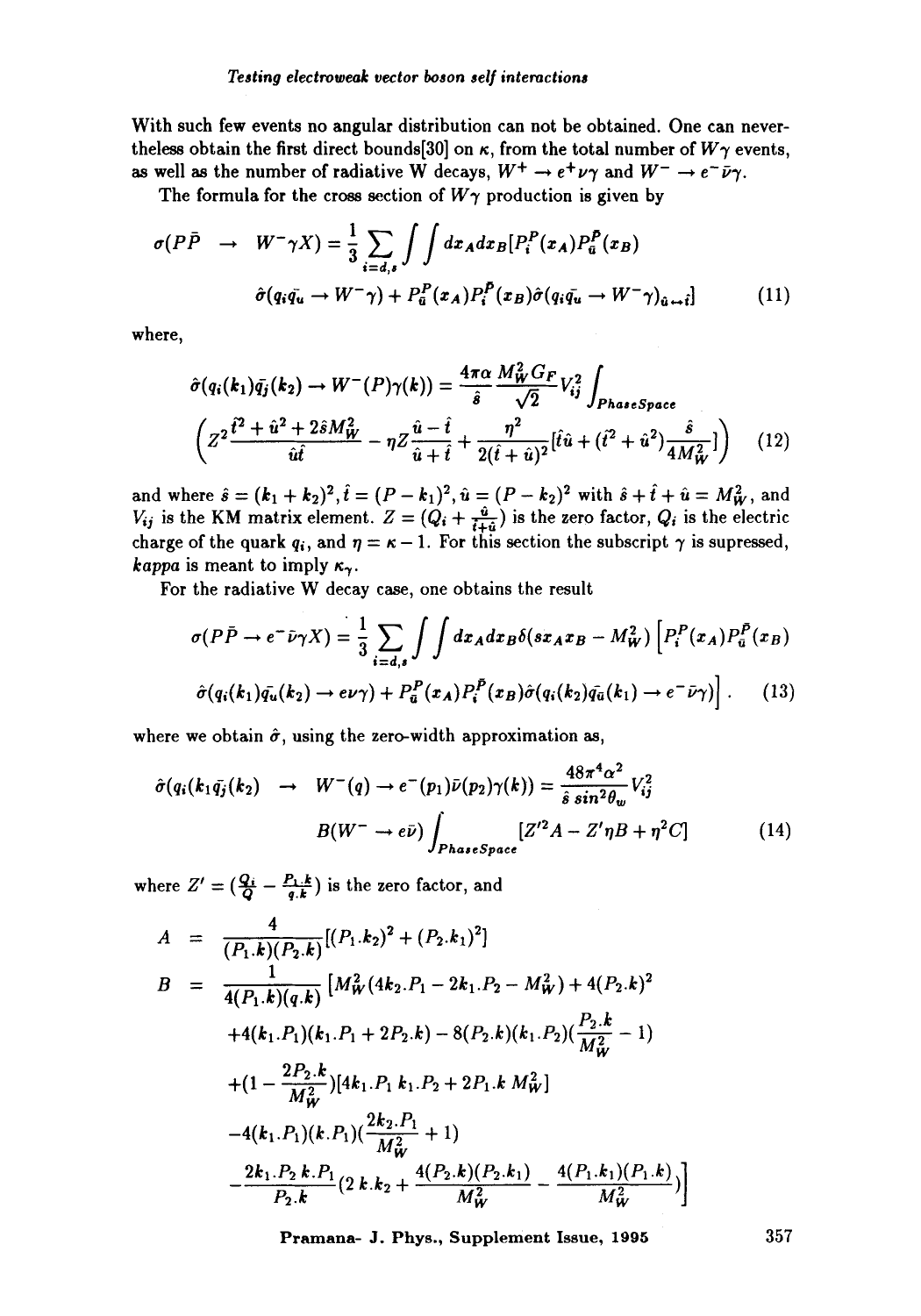*R. Sinha* 

$$
C = \frac{1}{4(q,k)^2} \left[ 2(P_2.k)(M_W^2 - 2(P_2.k)) - \frac{4(P_2.k)}{M_W^2}((P_1 + P_2.k_1)(2k_2.P_1 - M_W^2) - 4(P_2.k)(k_1.(2P_1 + P_2)) + \frac{8(P_2.k_1)(P_1.k)(k.k_2)}{M_W^2} \right].
$$
\n(15)

To obtain the total cross sections we perform the integrations over the parton fractions and over the phase space, using Vegas Monte Carlo routines and EHLQ[31] parton distribution functions. The following cuts were also imposed, to agree with the cuts imposed by CDF: (1) the transverse photon energy  $E_{T\gamma} < 5$  GeV; (2) the photon pseudo-rapidity  $|\eta_{\gamma}| < 3.0$ ; (3) the electron-photon angular separation  $\sqrt{(\Delta \eta)^2 + (\Delta \phi)^2} > 0.3$ 

With these cuts, the W $\gamma$  production  $(W^+ + W^-)$  cross section is computed to be

$$
\sigma_{W\gamma} = [32.8 - 0.600\eta + 1.42\eta^2]pb. \tag{16}
$$

To calculate the number of  $p\bar{p} \to W\gamma X \to e\nu\gamma X$  events to be expected at CDF for any given  $\eta$ , we use the the electron and photon acceptances and their detection efficiencies to be  $A_{\epsilon} = 0.41$ ,  $\mathcal{E}_{\epsilon} = 0.67$ ,  $A_{\gamma} = 0.54$  and  $\mathcal{E}_{\gamma} = 0.50$  respectively, as given by CDF[1]. Also including the Drell-Yan correction factor  $K_{DY} = 1.3$ , we get  $n = \sigma_{W\gamma} \mathcal{L} B(W \to e\nu) K_{DY} A_{\epsilon} \mathcal{E}_{\epsilon} A_{\gamma} A_{\gamma}$ . Using  $B(W \to e\nu) = 0.11$  we get  $n = 1.49 - 0.0273\eta + 0.0647\eta^2$ . Of the total of six events that are reported by CDF, three events have a large  $\eta_{\phi} \sim 2.4-2.6$  whereas the other three have  $\eta_{\phi} \sim 0.8$ thus they can be clearly classified as  $W\gamma$  and W radiative decays. Assuming 3  $W\gamma$ events we get a loose bound

$$
-8.6 \le \kappa \le 11.0(95\%CL). \tag{17}
$$

The cross section for  $p\bar{p} \to W X \to e\nu\gamma X$  is

$$
\sigma(W^{\pm}e\nu\gamma) = (18.8 - 0.0758\eta + 0.108\eta^2)pb.
$$
\n(18)

Using the same cuts, acceptances, and efficiencies as before we obtain the quadratic equation in  $\eta$  for the number n of  $p\bar{p} \rightarrow W X \rightarrow e\nu\gamma X$  events:  $n = 7.79 + 0.0315\eta +$  $0.0447\eta^2$ . For 3 events this gives a bound

$$
-2.4 \le \kappa \le 3.7(96\% CL). \tag{19}
$$

If the events are not separated into decay and radiative ones, the total number of events is  $n = 9.28 + 0.0042\eta + 0.109\eta^2$ , which gives  $-3.9 \le \kappa \le 4.8$  (95% CL). UA2 have also set a bound on  $\kappa$  without separating the events to be  $-5.4 \leq \kappa \leq 7.9$ .

The very loose bounds that one gets in  $PP \to WX \to e\nu\gamma X$  case compared to the  $P\bar{P} \rightarrow W\gamma X \rightarrow e\nu\gamma X$  considered earlier can be traced directly to the differences in the production mechanisms for the W in the two cases, and to the effect of the cuts imposed on the SM term relative to the non-SM term in the two cases. Note that in Eq.(8), there is a  $\delta$  function involving parton fractions  $x_A, x_B$ which is not there in Eq. $(1)$ , whose effect is to reduce the cross section obtained from Eq.(8) relative to that obtained from Eq.(1). The effect of the cut imposed on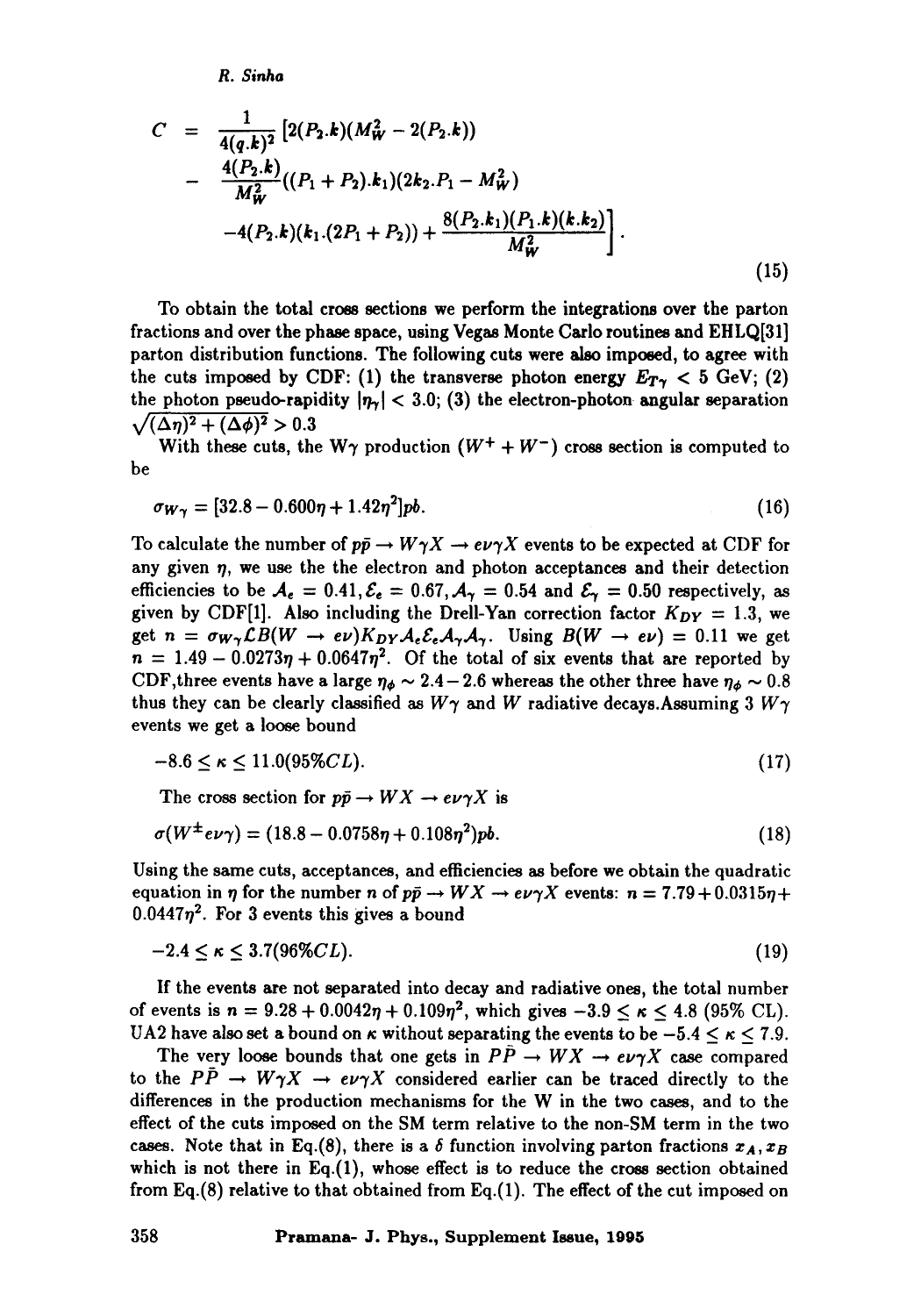the SM term in the  $P\bar{P} \rightarrow W\gamma X \rightarrow e\nu\gamma X$  case is such as to decrease it enormously relative to the  $n$  and  $n^2$  terms. Had there been no cut, then the SM term in  $P\bar{P} \rightarrow W\gamma X \rightarrow e\nu\gamma X$  case would have been many times larger.

Clearly the bounds placed on the gauge coupling by direct tests is very poor [32] when it comes to limiting most models. Direct studies of the TEVB vertices will be possible at Fermilab, and upcoming LEP II or proposed future collider like  $\gamma\gamma$ collider or the NLC. New. machines will be necessary to probe regions much closer to the SM prediction.

## **7. Testing TEVB at future eolliders**

With the Next Linear Collider (NLC) in mind we have investigated[33] a set of processes of four lepton production in  $e^+e^-$  collisions with respect to their sensitivity to gauge boson coupling parameters. The processes are all of the general form

$$
e^+e^- \to \ell^+ \ell'^- \nu \bar{\nu}'.\tag{20}
$$

we include all possible charged lepton combinations, specifically these are  $\mu\tau$ ,  $\mu e$  $(r_{e}), \mu\mu$  ( $\tau\tau$ ), and ee. The channels given in brackets have the same set of Feynman diagram contributions as their corresponding unbracketed channel and we will henceforth drop reference to them as distinct processes.

For all our processes, we do include the full gauge invariant set of diagrams. the  $\mu^+\tau^-$  state can be produced via 9 different diagrams; the  $\mu^+\epsilon^-$  state receives contributions from 18 diagrams. The  $\mu\mu$  process has a total of 28 contributing diagrams with most of the extras being  $\gamma$  or Z 'bremsstrahlung' from the initial or final state leptons. The ee process goes via 56 diagrams.. For the  $\mu\mu$  and ee final states, in some of the diagrams, all  $\nu$  species can appear. These diagrams are added incoherently in the calculation. However, for the purpose of counting the number of diagrams, we regard all the  $\nu$  final states as contributing to a single diagram.

It is important to realize that one needs the full calculation that we discuss here as opposed to the calculations of  $W$  pair or single  $W$  production. At LEP II energies it is appropriate to calculate  $W$  pair production, the processes being dominated by the nearly on-shell  $W$  propagators. This is not the case, however, at higher energies unless one is dealing with a final state which allows for the experimental reconstruction of W's. We are considering here the purely leptonic final states. For this case, the W's can be reconstructed (up to a two-fold ambiguity) only under the assumption that they are on-shell. [8] Neither W pair nor single W production can be isolated by experimental cuts for the purely leptonic case. Consequently, we must fully calculate the  $\ell^+ \ell^- \nu \bar{\nu}$  production, as opposed to W pair production only and, in doing so, we aim to unearth a more realistic picture of the sensitivity to the couplings in question.

In order to deal easily with the large number of Feynman diagrams and to readily retain helicity information, we have written the amplitude for each process in the CALKUL helicity formulation [34]. We assume massless spinors describe the fermions although we do retain fermion masses in the propagators; this amounts to neglecting terms proportional to  $m<sub>f</sub>$ , a good approximation. The matrix element squared for each process is embedded in a Monte Carlo algorithm for integration over the final state four body phase space to yield the cross sections and various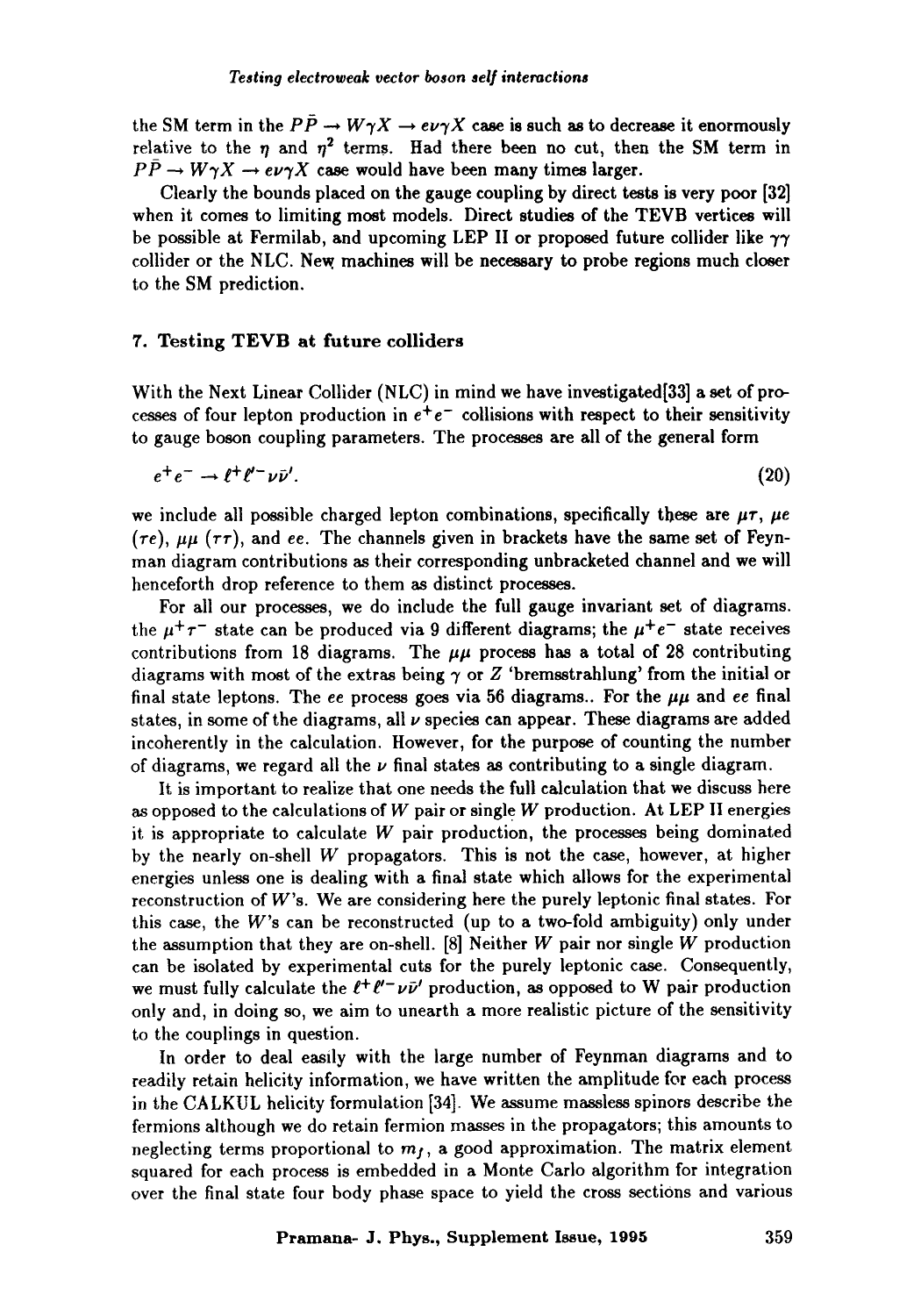distributions. We sum and average over initial spins and sum over final spins. We use  $M_Z = 91.196 \text{ GeV}$ ,  $\Gamma_Z = 2.534 \text{ GeV}$ ,  $M_W = 80.6 \text{ GeV}$ ,  $\Gamma_W = 2.25 \text{ GeV}$ ,  $m_e = 0.511 \text{ MeV}, m_\mu = 0.1057 \text{ GeV}, m_\tau = 1.7841 \text{ GeV}, \text{ and } \sin^2 \theta_W = 0.23.$ 

**The** experimental signature for the processes under consideration is a clean one, an oppositely charged lepton pair and missing transverse momentum and energy due to the neutrinos. We have made some fairly simple cuts as described below to account for detector acceptance and potential backgrounds. For all the processes, we require a cut on the angle of each of the charged leptons relative to the beam such that  $-0.95 \le \cos \theta_{\ell \pm} \le 0.95$ . This is the only cut we impose for the  $\mu \tau$  and  $\mu e$ final states. This angular cut is experimentally motivated however it also serves to regulate the t-channel photon poles, allowing us to neglect **the terms** proportional to  $m_f$ . These diagrams contribute to the  $\mu^+e^-$  and  $e^+e^-$  final states, as described above.

One potential background is  $\tau$  pair production with each of the  $\tau$ 's decaying leptonically. At  $\sqrt{s}$  of 200 GeV, each of the four lepton processes and the  $\tau$  pair production, multiplied by the branching ratios of  $\tau$  into e or  $\mu$  of 17.8% each [35], vield about the same rate. At higher energies, the  $\tau$  pair production cross section is falling like *1/s* while the cross section for our processes remains large. In addition, the  $\tau$  pair process should have substantially greater missing energy with four neutrinos in the final state. It seems that this source of background is manageable.

The four lepton processes with one or more  $\tau$ 's in the final state ( $\mu\tau$  and  $\tau\tau$ ) could feed down as a background to the processes without any  $\tau$  if the  $\tau(s)$  decays leptonically. However, factoring in the  $\tau$  decay branching ratio and accounting for the higher missing energy keeps this background under control. Another potential background comes from two photon processes with the  $e^+$  and  $e^-$  undetected near the beam. This is relevant to the  $\mu\mu$  and *ee* processes and we make a cut on missing transverse momentum to eliminate two photon events as a background source; we require total visible  $p_T > 10 \, GeV$ . We also require for these two processes that each charged lepton carry a minimum energy,  $E_{\ell} > 10 \, GeV$ . Finally, again for the  $\mu\mu$ and ee processes we make a cut on the invariant mass of the charged lepton pair; we require  $m_{t+t-} > 25 \text{ GeV}$  in order to eliminate the low invariant mass dileptons corresponding to the photon pole in these processes.

We evaluate the cross sections as a function of  $\sqrt{s}$  for the processes  $e^+e^- \rightarrow$  $\ell^+ \ell^- \nu \bar{\nu}$  for  $\ell^+ \ell^-$  equal to  $\mu^+ \tau^-$ ,  $\mu^+ e^-$ ,  $\mu^+ \mu^-$ ,  $e^+ e^-$ , respectively, with the cuts as described above imposed. The sensitivity to  $\kappa_V$  increases with increasing center of mass energy. The  $\mu\tau$  process exhibits the most sensitivity to  $\kappa_V$ , as might be expected since it has the least number of extraneous contributing diagrams; however, it also has the smallest cross section. Thus, it is useful to consider all the processes.

We make our study of  $\kappa_V$  dependence at two center of mass energies,  $500 GeV$ and 1  $TeV$ , motivated by the possibility of future high energy  $e^+e^-$  colliders. For each of the four types of four lepton processes, at each of the two energies, we vary  $\kappa_{\gamma}$  alone from 0.9 to 1.1,  $\kappa_{Z}$  alone over the same range, and  $\kappa_{\gamma}$  constrained to equal  $\kappa_Z$  over the same range.

At  $\sqrt{s}$  of 500 *GeV*, each process is more sensitive to deviations of  $\kappa_V$  below the standard model value of 1 than above it; however at the higher center of mass energy of  $1 TeV$ , the sensitivity to  $\kappa_V$  is considerably more symmetric about 1.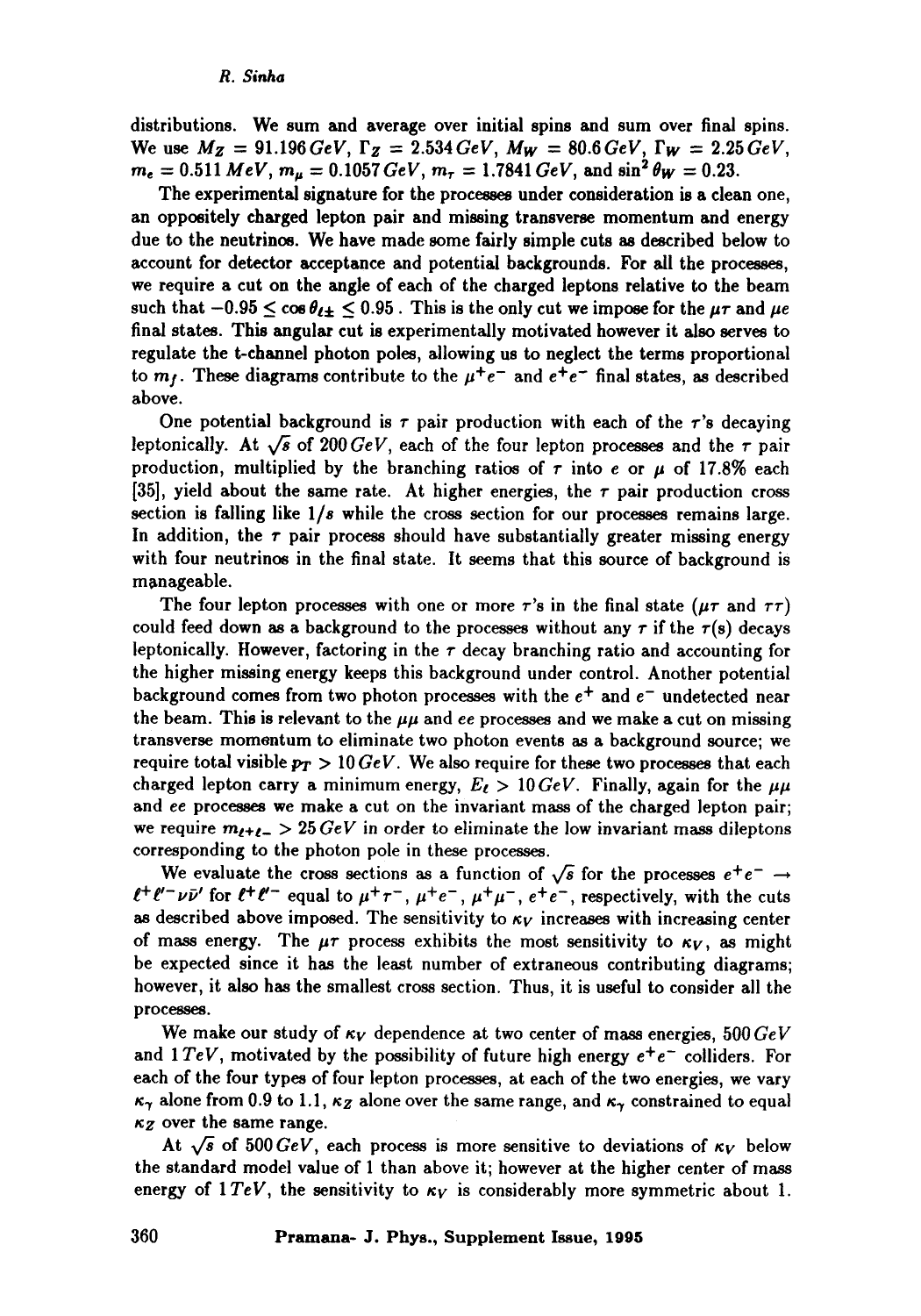Varying either  $\kappa_{\gamma}$  or  $\kappa_{Z}$  separately or setting them equal, the amplitude at each energy for each process can be expressed as  $M = \alpha + \beta \kappa$ ; we have in each case fit a parabola for the cross section as a function of  $\kappa$  and solved for the cross section as a function of the two parameters  $\kappa_{\gamma}$  and  $\kappa_{Z}$  as

$$
\sigma \sim |M|^2 = a + b\kappa_\gamma + c\kappa_Z + d\kappa_\gamma \kappa_Z + e\kappa_\gamma^2 + f\kappa_Z^2. \tag{21}
$$

We turn these results into limits on the detection of deviations of  $\kappa_V$  from 1 by assuming an integrated luminosity of 50  $fb^{-1}$  for a proposed collider[36]. *i*. From the total cross section of the individual processes, we find the following  $2\sigma$  limits on measurements of  $\kappa_{\gamma}$  and  $\kappa_{Z}$ . At  $\sqrt{s}$  of 500  $GeV$ ,  $\kappa_{\gamma}$  could be measured within  $-2.5\%$  ( $\mu\tau$ ) to  $+9.5\%$  (ee) and  $\kappa$ <sub>Z</sub> within the range  $-6\%$  ( $\mu\tau$ ,  $\mu e$ ,  $\mu$  mu) to  $+8\%$  ( $\mu$ e). At 1 *TeV*, the corresponding limits on  $\kappa_{\gamma}$  are  $-1\%$  ( $\mu\tau$ ) to  $+3.5\%$  ( $\mu\tau$ ,  $\mu$ e) and on  $\kappa_Z$  we find limits of  $-1.5\%$  ( $\mu\tau$ ) to  $+2.5\%$  ( $\mu\tau$ ). The channels given in brackets with each limit indicate which of the processes supplies the best bound. These particular limits simply represent the outer bound of the  $2\sigma$  contour for the various processes. If one makes some assumptions about the relationship of  $\kappa_{\gamma}$  and  $\kappa_{Z}$ , such as that  $\kappa_{\gamma} = \kappa_{Z}$  or that  $\Delta \kappa_{\gamma} = \frac{2 \text{ GeV}}{\text{cos}^2 \theta_{\text{max}} \sin^2 \theta_{\text{max}}} \Delta \kappa_{Z}$  [23], better bounds are obtained. In addition, combining the statistics from all the processes considered here would improve the bounds. In fact, one could also combine these four lepton processes with the similar jet channels such as  $e^+e^- \rightarrow q\bar{q}'\ell\nu$ . Combined bounds would necessitate inclusion of detector acceptances and efliciencies for the various particle types. We emphasize that even the bounds quoted above from the cross sections of individual processes are, indeed, approaching the very interesting realm of probing  $\kappa_V$  to within a few per cent of the standard model value. We note that it is particularly important to go to the higher energy in order to probe values of  $\kappa_V$  larger than 1.

We have also generated a number of distributions; these include the differential cross sections with respect to the angle of each charged lepton relative to the beam, the angle between the charged leptons, the energy and transverse momentum of each charged lepton, the total visible energy and transverse momentum and the invariant mass of the charged lepton pair. The charged lepton angular distributions tend to be strongly peaked along the beam line due to the t- channel neutrino exchange; they are generally enhanced somewhat away from the beam direction for nonstandard  $\kappa_V$  values. The energy and transverse momentum distributions of the individual particles tend to be enhanced over most of their range. The total visible transverse momentum is preferentially enhanced where the differential cross section is largest.

It now remains to determine whether we can pinpoint the values of  $\kappa_{\gamma}$  and  $\kappa_{Z}$ individually. There have been a number of approaches proposed for discriminating between deviations of  $\kappa_{\gamma}$  and  $\kappa_{Z}$ . One suggestion is to study processes which only involve one or the other of the  $\gamma WW$  and  $ZWW$  vertices. The associated production of a W with either a  $\gamma$  or a Z boson, radiative W decay [28], and  $e\gamma$ processes such as  $e\gamma \rightarrow W\nu$  [37] fall into this category. Another suggestion is to make cuts which isolate one of the vertices. For instance, [38] has studied the  $\mu^+\mu^$ production process which we also consider here and have focussed on the *ZWW*  vertex by requiring that the invariant mass of the  $\mu^+\mu^-$  pair fall within  $5\,GeV$  of *Mz.* Here, we emphasize instead the potential usefulness of the helicity structure in providing a determination of  $\kappa_{\gamma}$  and  $\kappa_{Z}$ .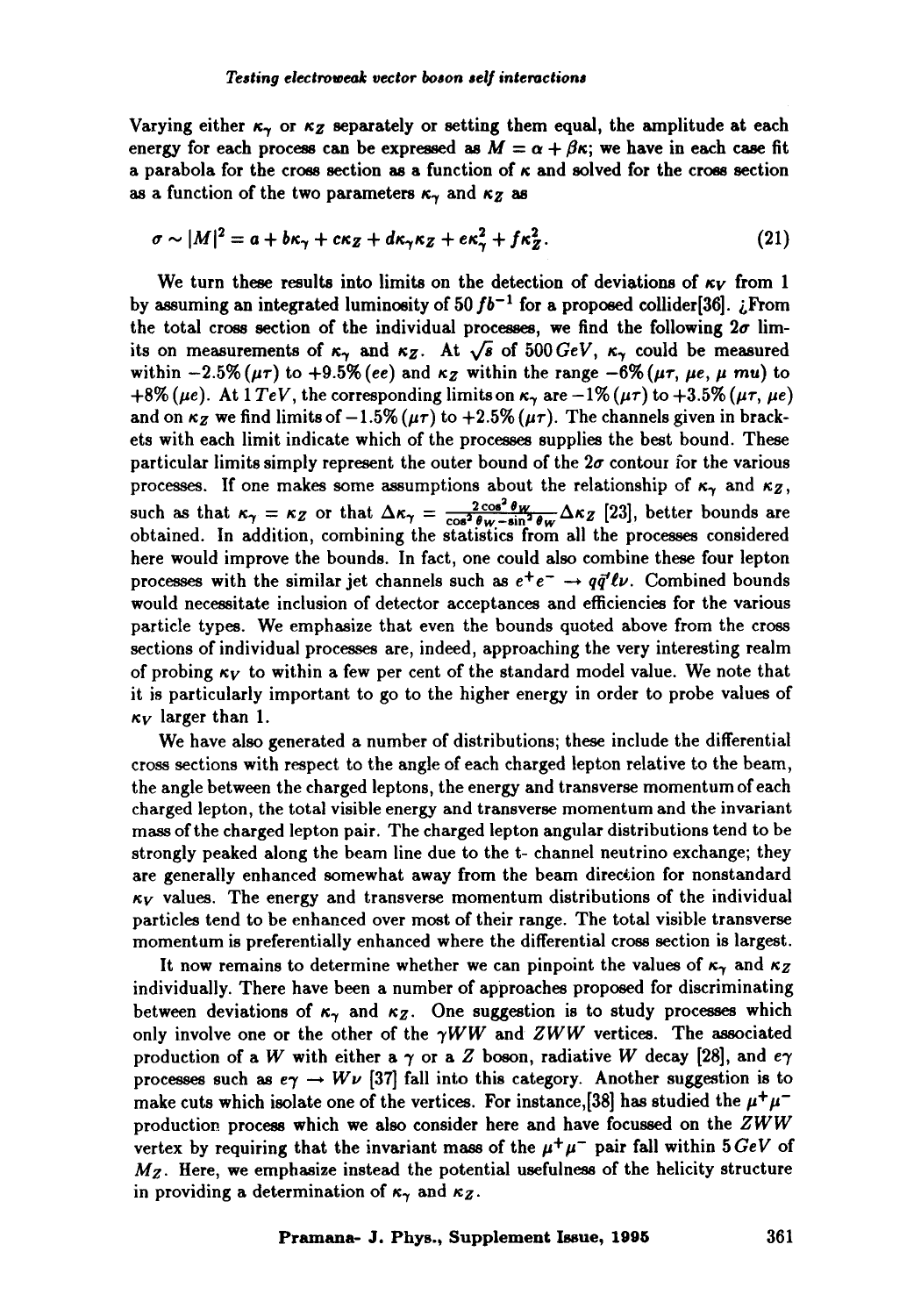#### *R. Sinha*

We observe that the  $(- + + -)$  [39] amplitude is suppressed at  $\sqrt{s} \gg M_Z$  for  $\kappa_{\gamma} = \kappa_{Z}$  as a direct result of the general form of this amplitude, which is given below.

$$
M_{(-++-)} = \left[\frac{\kappa_{\gamma} + 1}{2s} - \frac{\kappa_Z + 1}{2(s - M_Z^2)}\right] A + B \tag{22}
$$

Here A and B denote the  $\kappa_V$  dependent and independent factors, respectively, of the amplitude. For large center of mass energies, the cancellation of the  $\kappa_{\gamma}$  and  $\kappa_{Z}$  terms results in a  $(- + + -)$  helicity contribution of less than about one per cent of the total cross section for the standard model and for  $\kappa_{\gamma} = \kappa_{Z}$  in general. On the other hand, for nonequal values of  $\kappa_{\gamma}$  and  $\kappa_{Z}$ , this contribution can be as much as 30% of the total. Thus, polarized beams accessing the individual helicity contributions could differentiate between the  $\kappa_{\gamma} = \kappa_{Z}$  case and the nonequal case. Apart from the general observation described above regarding the case of  $\kappa_{\gamma}$  and  $\kappa_{Z}$  equal, experimental results on the cross sections for the four types of processes we consider with polarized and unpolarized beams could provide a characteristic 'fingerprint' for a  $(\kappa_{\gamma}, \kappa_{Z})$  pair. As an example of how this might work, for the  $\mu\tau$  process at 1  $TeV$ ; we note that, for instance,  $(\kappa_{\gamma}, \kappa_{Z}) = (0.945, 0.945), (1.07, 1.07), (1, 1.095), (1, 0.92),$ and (0.92, 1) all have approximately the same total cross section. The percentage of the cross section supplied by the  $(- + + -)$  helicity is less than 1% for the two cases quoted with  $\kappa_{\gamma} = \kappa_{Z}$ ; it is 3.6% for (1, 1.095), 18% for (1, 0.92), and 27% for (0.92, 1). Since the total cross section for unpolarized beams corresponds to about 1000 events, these cases can possibly be discriminated providing reasonable polarization can be achieved. Similar results from the four types of processes can be combined to narrow in on the actual values of  $\kappa_{\gamma}$  and  $\kappa_{Z}$ , individually. The detailed study of distributions will also be useful as mentioned. We note that the processes considered here offer a very clean experimental signature for excellent sensitivity to  $\kappa_{\gamma}$  and  $\kappa_{Z}$  at a high energy  $e^{+}e^{-}$  collider.

#### 8. Conclusions

The anomalous electroweak vector boson couplings have just started getting tested. The vector boson vertex can be written in a model independent way and related to the moments of the W boson. We have examined some direct and indirect (loopinduced) bounds on the TEVB couplings. However, these bounds are too weak to limit most models and probe loop level corrections to the standard model. There will be better bounds coming from CDF and DO collaborations as well as from LEPII when it becomes operational. Bounds obtained from oblique parameters, obtained from LEPI data cannot rule out anomalous couplings even if the oblique parameters are in complete agreement with the SM. Future colliders will be needed to probe modifications to the electroweak vector bosons vertex from loop level corrections within the SM, as well as from most extensions of the SM. In this connection it is found that the Next Linear Collider running at *500GeV* and *1TeV* can bound these couplings accurately to probe at this level (less than 5%) and also allow for the possibility of separating the photon couplings from that of the Z, using polarized beams.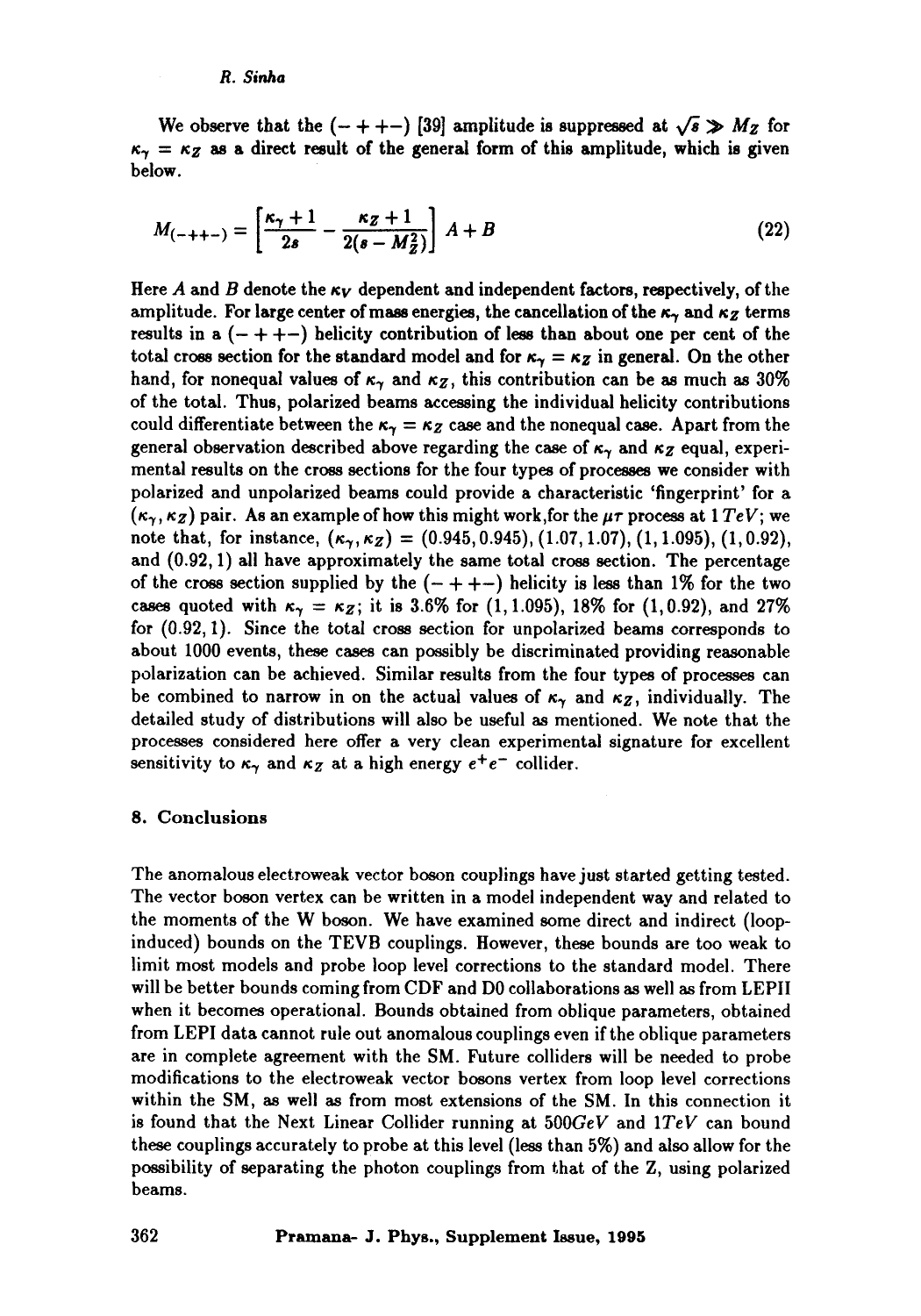#### 9. Acknowledgements

Due to time and space constraints justice cannot be done to the vast area of anomalous TEVB coupling in such a short writeup. I have chosen just a few topics that I have been of working on. Several important developments, especially in the area of searches for anamolous TEVB at other future Colliders and HERA have been left out. I would like to thank Nita Sinha for collaborating on most of the work presented here and for reading this manuscript I also thank my several other collaborators with whom parts of the work discussed here have been done. I would like to thank the National/International organizing committee of WHEPP-3 for their kind invitation to present this talk.

## References

- [1] M. Timko, 'Status of W7 Search at CDF', contribution to *The Spring Meeting of the American Physics Society,* Washington, D.C., 16-19 April 1990 (unpublished).
- [2] CDF rapportear talk at *Proceedings of the 9th Topical Workshop on Proton. Antiproton Collider Physics,* Tsukuba, Japan,1993.
- [3] A.L. Spadoafora (for DO *coilaboration),Proceedings of the 9th Topical Workshop on Proton-Antiproton Collider Physics,* Tsukuba, Japan,1993, Preprint: FERMILAB-Conf-94/016-E (1994).
- [4] J. Alitti *et ai.,* Phys. Lett. B277, 194 (1992).
- [5] A list of most papers on this subject may be found in [2] of reference[13].
- [6] There are far too many papers on this subject in the literature to attempt to list them here.
- [7] J.F.Gaemers and G.J. Gounaris, Z. Phys. C1,259 (1979).
- [8] K. Hagiwara, R.D. Peccei and D. Zeppenfeld, Nucl. Phys. B282, 253 (1987).
- [9] T.G. Rizzo and M.A. Samuel, Phys. Rev. D 35, 403 (1987).
- [10] G. Couture *et al.*, Phys. Rev. D 36, 859 (1987).
- [11] G. Couture *et ai.,* Phys. Rev. D 38, 860 (1988).
- [12] A. de Rujula, M.B. Gavela, P. Hernandez and E. Masso, Nucl. Phys. B384, 3 (1992).
- [13] C.P. Burgess and D. London, Phys. Rev. Lett. 69, 3428 (1992), C.P. Burgess and D. London, Phys. Rev. D48, 4337 (1993).
- [14] U. Banr and D. Zeppenfeid, Phys. Lett. B201, 383 (1988).
- [15] P. Méry *et al. Z. Phys.* **C42**, 263 (1989).
- [16] M.B. Einhorn and J. Wudka, ITP, Santa Barbara Report NSF-ITP-92-01 (1992)(unpublished); Michigan U. Report UM-TH-92-25(unpublished); J. Wudka, University of California Report UCRHEP-108 (1993) (unpublished).
- [17] W. Marciano and A. Queijeiro, Phys. Rev. D 33, 3449 (1986); F. Boudjema *et al.,*  Phys. Rev. D 43, 2223 (1991).
- [18] M.E. Peskin and T. Takeuchi, Phys. Rev. D46, 381 (1992); G. Bhattacharyya, S. Banerjee and P. Roy, Phys. Rev. D45, R729 (1992).
- [19] G. Altarelli and R. Barbieri, Phys. Lett. B253, 161 (1991); G. Altarelli, R. Barbieri and S. Jadach, Nucl. Phys. B369, 3 (1992).